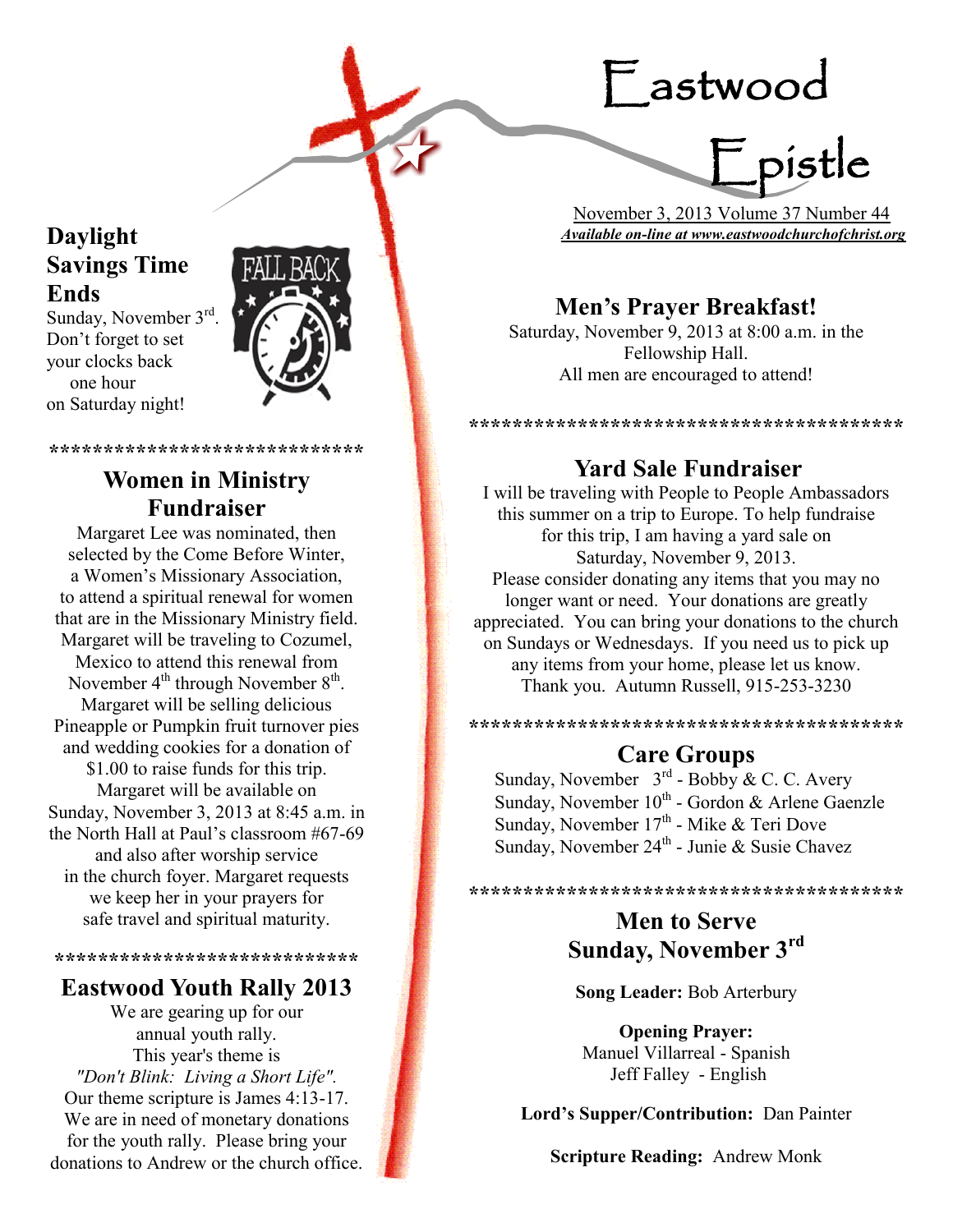# *Together*

**God hears you whisper.** On occasion, many of us have felt that God has turned a deaf ear to our prayers. It is then, we might become frustrated and scream out at God.

We feel the agony of the Psalmist in his words, "My God, my God, why have you forsaken me? Why are you so far from saving me, so far from the words of my groaning? O my God, I cry out by day, but you do not answer, by night, and am not silent." 22:1 NIV

Life can be hard at times. We may mistakenly think that God does not hear and does not care. Nothing could be farther from the truth. Jesus' words close the Gospel of Matthew, "I am with you always, to the very end of the age."

Our confidence is founded on the knowledge that Jesus is with us and he has won the victory with his triumphant resurrection over Satan's most powerful weapon, death. We stay optimistic because of our hope and confidence in Jesus. We do not have a blind or baseless hope, but one build on our faith in Jesus.

When we keep the faith, we have the hope, confidence and optimism to continue the fight. Optimism based on faith in Jesus and victory.

We will win against our distress because we have gained victory in Jesus, even if this life seems hopeless.

God hears your faintest cry, cares about your pain and heartache. Jesus wept at the tomb of Lazarus because he shared their grief. He understands.

Life does not always go our way. We must not allow bad times to destroy our faith, even when they are extended over time. God hears you. *Charles M Clodfelter*

## **www.eastwoodchurchofchrist.org**

| <b>Schedule of Services</b> |  |
|-----------------------------|--|
|                             |  |

**Sunday Tuesday Wednesday** Bible Class - 9:00 A.M. Ladies Bible Class Bible Study Worship - 10:00 A.M. 10:00 A.M. 7:00 P.M.

### **Area TV Programs**

Area TV Programs<br>Fridays: 7:00 P.M. Channel #38 (Cable Channel #16) Sundays: 5:00 A.M. Inspiration Channel (Channel #364 Direct TV)

# **Thank You**

#### Dear Eastwood

I want to thank you for your prayers and for the beautiful cards. I especially want to thank the Ladies Bible Class. I am so grateful for your prayers and cards. Although, I am unable to make it to church because of my health conditions, I do not feel forgotten. I want to give a special thanks to Mary Strickland, who often sends me notes and to Paul and Gloria, who have been encouraging me. May God bless you all and may He continue to use you to touch lives. You are loved and appreciated. Virginia Fraire

#### \*\*\*\*\*\*\*\*\*\*\*\*\*\*\*\*\*\*\*\*\*\*\*\*\*\*\*\*\*\*\*\*

Thank you, Thank you, Thank you!

 To everyone who helped make our first craft fair and annual Fall Festival a success and great fun! Teri and the CSEP Staff

# **Our Sympathy**

We extend our heartfelt sympathy to Virginia Fraire and families. Virginia's brother, Alberto Alvarado passed away, Wednesday, 23, 2013 in Monterrey, CA. Funeral arrangements pending. Please keep the Fraire and Alvarado families in your prayers.

### \*\*\*\*\*\*\*\*\*\*\*\*\*\*\*\*\*\*\*\*\*\*\*

We extend our sincere sympathy to the Birdine Family. Thomas Birdine, Jr., age 29, passed away last week in Frederick, Oklahoma. Please keep the Birdine Family in your prayers.

### \*\*\*\*\*\*\*\*\*\*\*\*\*\*\*\*\*\*\*\*\*\*\*

We extend our heartfelt sympathy to Beth McNicol and family. Beth's son, George J. McNicol, passed away. Funeral arrangements are pending. Please keep Beth McNicol and family in your prayers.

**Sunday, November 3, 2013**

**Speaker** - Charles Clodfelter **Sermon Topic** - *How Can I Lead One to Jesus*  **Scripture** - Romans 1: 14 - 17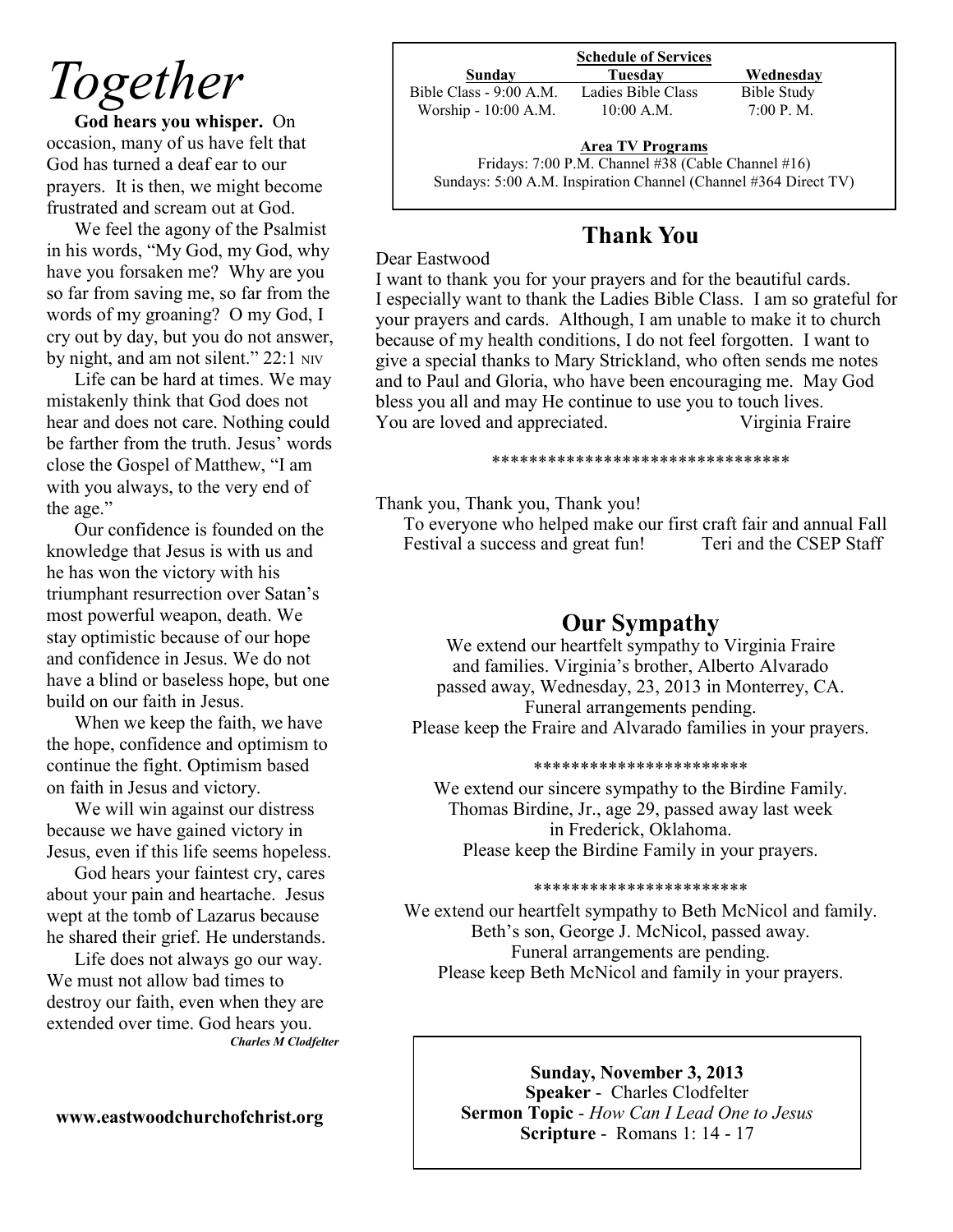

In Luke 9, as Jesus and his disciples were headed towards Jerusalem (v.15) a man said to Jesus, "I will follow you wherever you go." and Jesus said to him, "foxes have holes, and the birds of the air have nests, but the so n Luke 9, as Jesus and his disciples were headed towards Jerusalem (v.15) a man said to Jesus, "I will follow you wherever you go." and Jesus said to him, "foxes have holes, and the birds of the air have nests, Jesus had no permanent home, and we know He was on his way to Jerusalem to die on the cross. So He was saying to this potential disciple

that if he chose to follow Jesus he wouldn't be guaranteed anything. He would have to follow Jesus and walk by faith. Look at what this man said. "Jesus, I'll follow you anywhere".

Wife, do you remember when you told your husband the same thing: "Honey, where you go, I'm going?" That's a huge commitment. Was this man serious about becoming a disciple? We aren't really told whether he became a disciple or not, but Jesus' answer and the content suggests that he wasn't ready to be a disciple. The man was talking the right talk, but he didn't realize what he was saying. He needed to understand that discipleship is not words but ACTION (see Matthew 21:28-31). I do believe this man was thinking he could follow Christ wherever He went as long as he liked the destination. Jesus, however, doesn't cut those deals. Wherever is wherever. Paul





November 6, 2013 Gordon & Arlene Gaenzle

 **Nursery Helpers for Sunday, November 3rd** Jennifer Posern and Margaret Lee



## **Youth Fall Retreat**

There will be a fall retreat for the youth group November  $15^{\text{th}}$  -  $17^{\text{th}}$ . The cost for the retreat is \$50. All those who sell 20 discount cards in our upcoming fundraiser, will be paid for. All those who sell less than 20 discount cards, will be partially paid for. If you are interested in going, sign up outside the youth room.

# **Lost & Found**

Lost and found items are placed in a blue plastic carton marked "Lost & Found" and is located on top of the desk at the back of the auditorium next to the sound room. If you have lost any items. please check the box.

# **Bulletin Articles, News and Prayer Requests**

Please submit your requests to the church office by **Monday before noon**, so that your requests can be included in the bulletin. Requests received afternoon on Monday, will be included in the next week's bulletin. If a holiday falls on a Monday, requests must be received by **noon on Tuesday.**